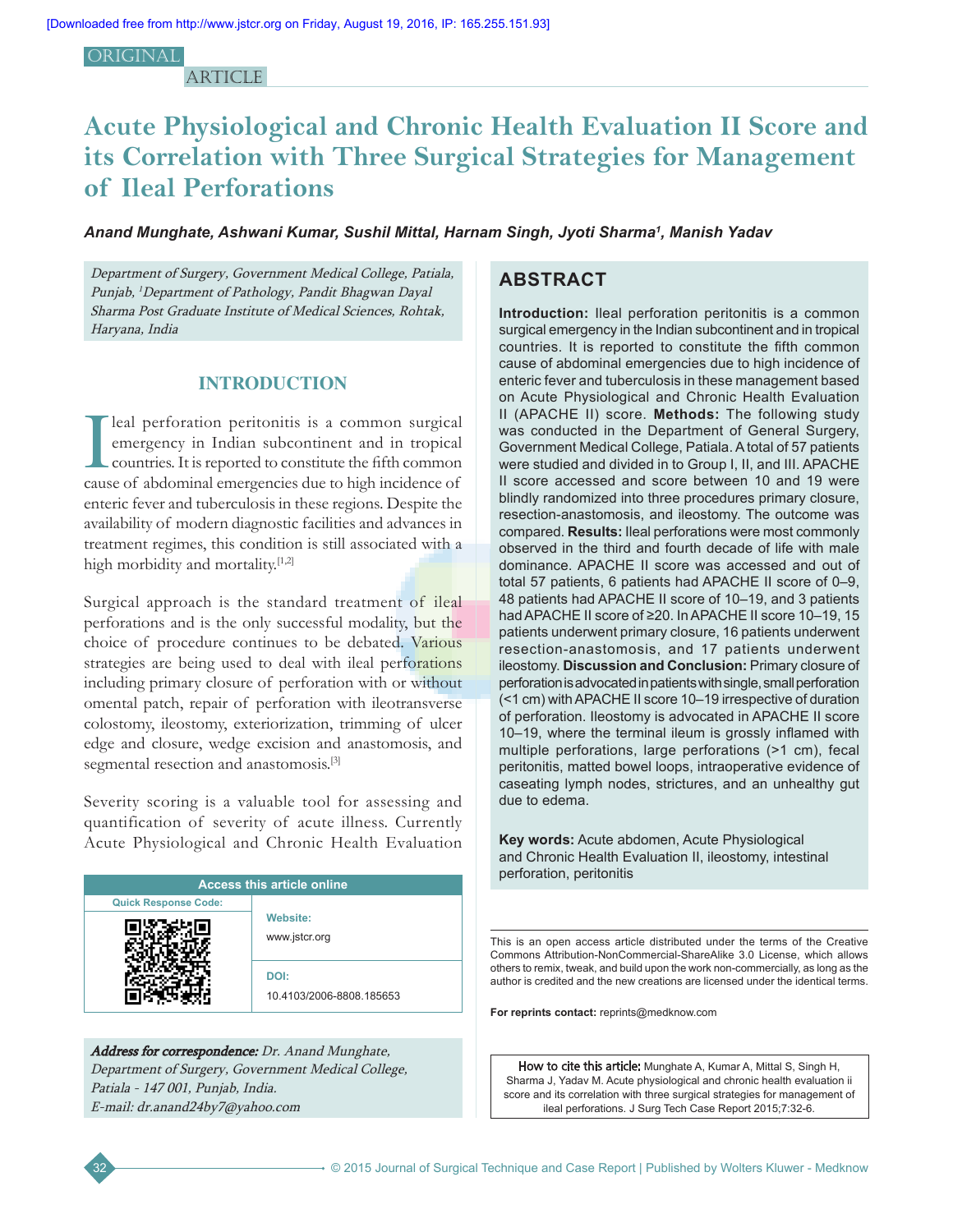(APACHE II) scoring system is the best available method for risk stratification in abdominal sepsis. In our study, we have compared different surgical procedures for ileal perforation using APACHE II score and what procedure was suitable in different groups of patients with different APACHE II scores.

The proposed study aims to compare and contrast three different surgical approaches to ileal perforation management, i.e. simple closure, resection, and anastomosis and ileostomy, to define the severity of peritonitis based on APACHE II score in cases of ileal perforation, identify the cause, define the criteria for choosing a particular modality of treatment and compare the short- and long-term outcome of the various treatment modalities.

The study will help to establish the criteria for instituting the management modality according to presentation and severity of the disease and the outcome of these procedures. Effective management of the disease will help in decreasing morbidity and mortality associated with the disease.

# **METHODS**

The following study was conducted in the Department of General Surgery, Government Medical College and Rajindra Hospital, Patiala, on patients who were admitted from casualty and surgical outpatient department from July 2012 to October 2013 with a proven diagnosis of ileal perforation peritonitis. A total of 57 patients were studied and divided in to following groups, Group I: These patients were managed by primary repair of the perforation. Group II: These patients were managed by resection-anastomosis, and Group III: These patients were managed by ileostomy with closure/resection of perforation. Inclusion and exclusion criteria were decided.

# **Inclusion criteria**

- 1. All cases of perforation peritonitis with strong suspicion of small bowel perforation (ileal) without any prior diagnosis of any pathology
- 2. Patients belonging to Group II according to APACHE II score.

# **Exclusion criteria**

- 1. Previous diagnosis of intestinal tuberculosis
- 2. Children below 12 years
- 3. Pregnant females
- 4. Renal, hepatic, rheumatic, or vascular disease
- 5. Patients lost to follow-up.

Detailed history, complete general physical examination, selection of patients into groups by APACHE II scoring, and investigations were noted from the patients in the study group. The patients were divided into study groups based on their APACHE II scores - Group I: 0–9, Group II: 10–19,Group III:≥20. PatientswithAPACHEII score between 10 and 19 were blindly randomized into three procedures primary closure, resection-anastomosis, or ileostomy.

### **Acute Physiology and Chronic Health Evaluation II**

### *A: Physiological variables to be studied and analyzed by Acute Physiology and Chronic Health Evaluation II*

Temperature, mean arterial pressure (mm Hg), heart rate (per min), respiratory rate (per min), pH,  $PaO_2$ , sodium (mmol/l), potassium (mmol/l), creatinine (mg%), hematocrit (%), white blood cell count (/cumm), Glasgow coma scale.

### *B: Age points*

- $~<$ 44 years = 0
- 45–54 years  $= 2$
- $55-64$  years = 3
- 65–74 years =  $5$
- $>75$  years = 6.

# *C: Chronic health points*

Nonoperative or emergency postoperative +5 points, elective postoperative +2 points.

APACHE II score  $= A + B + c$ .

Outcome was assessed by the number and duration of hospital stay, wound infection, wound dehiscence, leakage/fecal fistula, intra‑abdominal collections/abscesses, ileostomy related complications(output; fluid and electrolyte imbalance; retraction; stenosis), and reoperation(s). The study concluded when the patient recovered fully or the patient expired, and the patients were followed up till 30 days from the date of admission. Those with ileostomy were followed up till the ileostomy was closed and for a further period of 2 weeks in case of complications. Patients lost to follow-up were excluded from the study.

# **RESULTS**

During the 15 months period of study, ileal perforations were most commonly observed in third and fourth decade of life with males more commonly affected (male:female 1.85:1). Abdominal pain was the most common clinical presentation (100%) followed by fever,

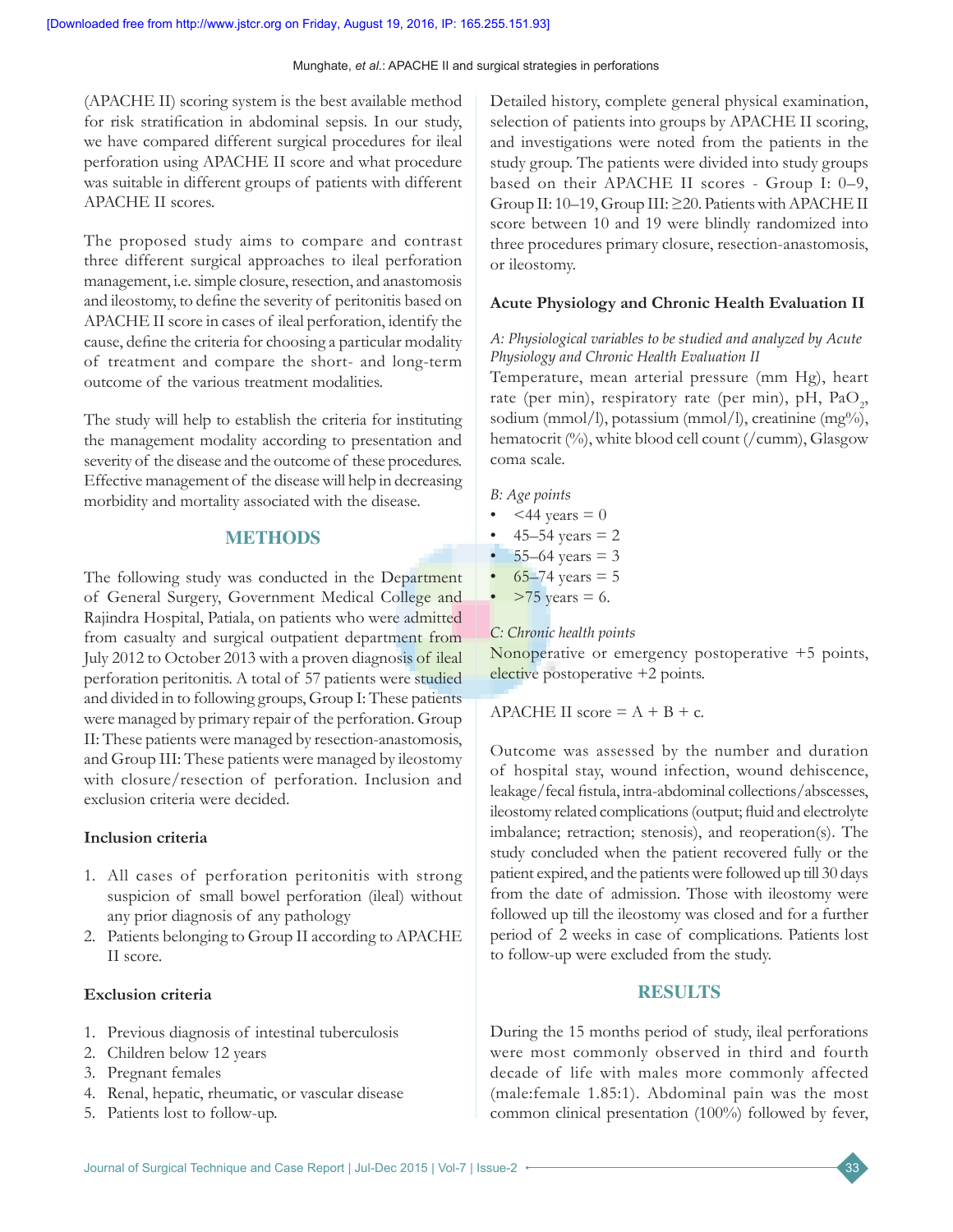abdominal distension, vomiting, and obstipation. The etiology of perforation was typhoid (38.59%), nonspecific (36.84%), tuberculosis (14.03%), and trauma (10.52%). Majority of the patients presented within 48 h of perforation (73.68%) [Table 1].

APACHE II score was accessed and out of total 57 patients, 6 (10.52%) patients had APACHE II score 0–9, 48 patients (84.21%) had APACHE II score 10–19, and 3 patients (5.26%) had APACHE II score ≥20. In APACHE II score 10–19, 15 patients (31.25%) underwent primary closure, 16 patients (33.33%) underwent resection-anastomosis, and 17 patients (35.41%) underwent ileostomy [Table 2]. Complications in all the procedures were noted and resulted that wound infection was the most common complication (71.92%). It was present in about 75% cases each in patients having undergone primary closure of perforation and resection-anastomosis for ileal perforation peritonitis as compared to about 66.66% in patients having undergone ileostomy [Table 3]. Morbidity was found more in Group III, which was related to ileostomy related complications ( $P \le 0.05$ ). One patient each in Groups II and III expired accounting for mortality [Table 4].

# **DISCUSSION**

Nontraumatic perforation of the small intestine is one of the common surgical emergencies encountered by surgeons in developing countries. Surgery is the ideal treatment as it eliminates soiling of peritoneal cavity in an effort to lessen the toxemia and enhance the recovery of the patient. However, there is no uniformity of standardized operative procedure that is most effective for the offending lesion.

There are also no criteria which define the type of surgical procedure based on the sepsis score. In the present study, all the patients were scores according to the APACHE II score. It was decided that patients with APACHE II score <9 would undergo primary closure of the perforation since the general condition of the patient and the associated peritonitis were conducive to good healing. In patients with APACHE II score  $\geq$ 20, the policy was to form a ileostomy proximal to the perforation(s), since primary repair in advanced stages of peritonitis in patients with poor general conditions would most likely lead to higher incidence of local complications. The present study in patients with APACHE II score 10–19 aimed to establish whether primary closure of the perforation and formation of a proximal ileostomy would be the best treatment of choice.

Small bowel perforations most commonly affect the young in the prime of their life. In the present study, male

| Table 1: Operative procedures in various etiological groups |                |                       |                  |  |  |
|-------------------------------------------------------------|----------------|-----------------------|------------------|--|--|
| Etiology                                                    | Group I        | Group II              | Group III        |  |  |
|                                                             | Primary repair | Resection anastomosis | <b>Ileostomy</b> |  |  |
| Typhoid                                                     | 12             |                       |                  |  |  |
| Tuberculosis                                                |                |                       | Ŀ                |  |  |

 $\frac{1}{4}$  1 Nonspecific 6 6 8 10

#### **Table 2: Acute Physiology and Chronic Health Evaluation II score and operative procedure**

| <b>APACHE II score</b> | $\sqrt{n}$ | Group I        | Group II              | Group III |
|------------------------|------------|----------------|-----------------------|-----------|
|                        |            | Primary repair | Resection anastomosis | lleostomy |
| $0 - 9$                |            |                | ٠                     |           |
| $10 - 19$              | 48         | 15             | 16                    | 17        |
| >20                    |            |                | ۰                     | -         |

APACHE II – Acute Physiology and Chronic Health Evaluation

#### **Table 3: Complications in all procedures**

| Resection<br>anastomosis (16)<br>12(75) | lleostomy<br>formation (21)<br>14 (66.6) |
|-----------------------------------------|------------------------------------------|
|                                         |                                          |
|                                         |                                          |
|                                         |                                          |
|                                         | 7(33.3)                                  |
| 2(1.25)                                 |                                          |
| 2(1.25)                                 | 10(47.6)                                 |
| 3(18.75)                                | 6(28.5)                                  |
|                                         | 6(28.5)                                  |
| 1(6.25)                                 |                                          |
| 1(6.25)                                 | 1(4.7)                                   |
| 1(6.25)                                 | 1(4.7)                                   |
|                                         | 7(43.75)                                 |

#### **Table 4: Mortality and morbidity in various procedures**

|           | Group $(n=20)$ | Group II $(n=16)$ (%) | Group III $(n=21)$ (%) |                  |
|-----------|----------------|-----------------------|------------------------|------------------|
|           | Primary        | Resection             | <b>Ileostomy</b>       | <b>Ileostomy</b> |
|           | closure        | anastomosis           | formation              | closure          |
| Morbidity | 75             | 75                    | 80.9                   | 52.3             |
| Mortality | ÷              | 6.25                  | 4.7                    | ٠                |

preponderance was found with male to female ratio of 1.85:1 that is slightly on the lower side of the ratio 3:1 reported by Wani *et al*., 4:1 reported by Adesunkanmi *et al*. and Talwar *et al*. [4-6]

In the present study, different operative procedures – simple closure of perforation, resection-anastomosis, and ileostomy were performed according to cause and severity of illness. Simple closure was done in 20 patients, 15 of which had APACHE II score 10–19. These patients had single perforation, small in size  $(≤1$  cm), located within 60 cm of ileum with less peritoneal contamination. In 16 patients, resection anastomosis was performed, 15 of which had APACHE II score 10–19. Resection-anastomosis was performed because of multiple perforations or large perforation (>2 cm) or when segment of bowel appeared unhealthy for simple closure. In the literature, simple

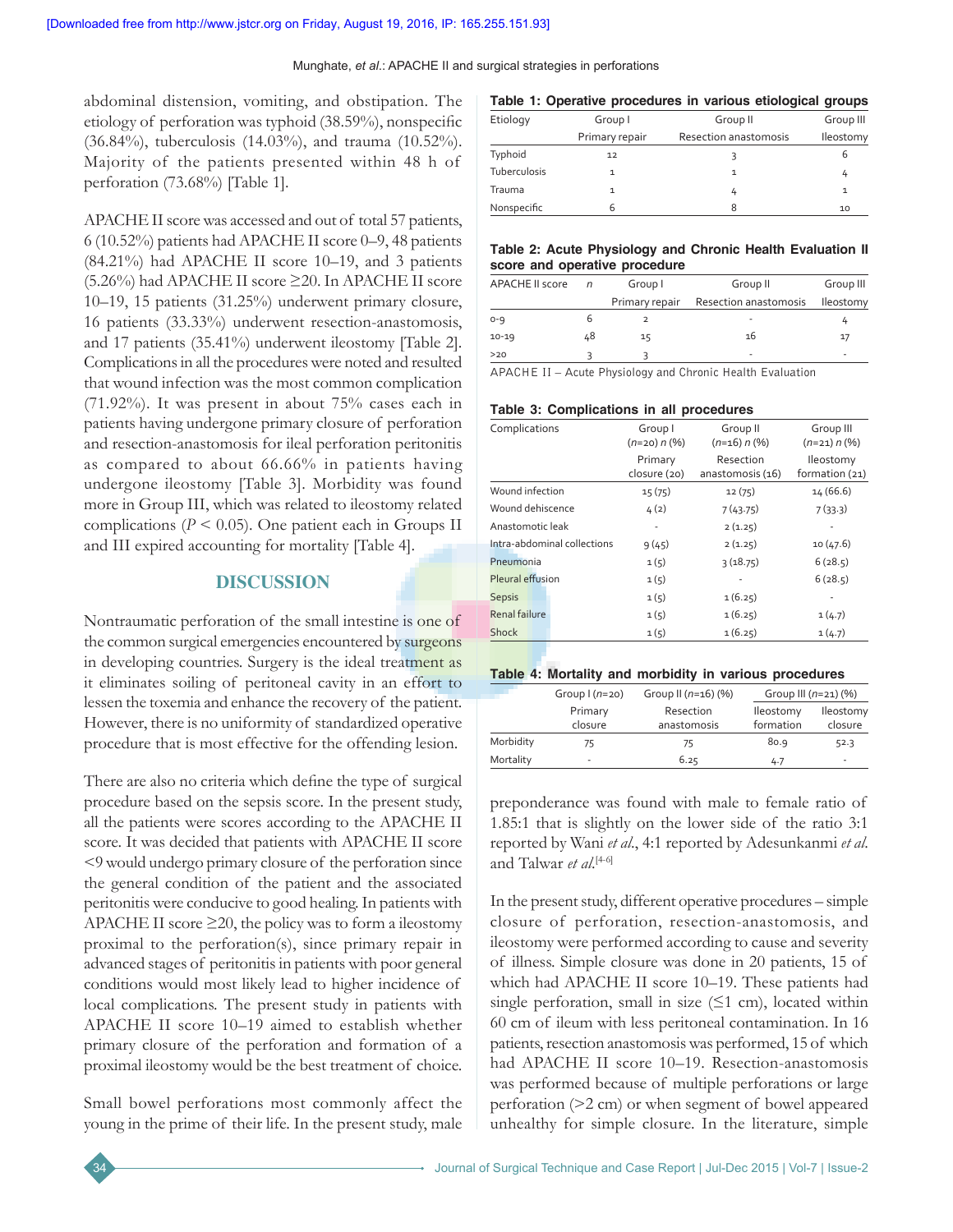closure is recommended for single perforations with less peritoneal contamination,[2,6-9] while wedge excision, segmental resection and anastomosis, ileotransverse anastomosis have been recommended for multiple perforations, diseased segment of bowel.<sup>[2,10-13]</sup>

Primary closure of perforation was done in 13 patients with single perforation of size <1 cm. The complication rate was 46.6%. Seven patients with large perforation also underwent primary closure. The complication rate in them was 85.71%. Resection-anastomosis was done in 16 patients, 5 out of which had large perforations (>1 cm). The complication rate was 75%. The morbidity associated with primary closure is 75% which is less than the morbidity of 80.9% and 52.3% associated with ileostomy formation and closure, respectively  $(P < 0.05)$ . Simple repair of perforation in two layers is the treatment of choice for typhoid perforation. Two layer closure of the perforation with or without an omental patch has been most successful.<sup>[8]</sup> Surgical management with primary closure of the perforation (74.5%), closure with omental graft (14.5%), resection and anastomosis (3.6%), and only drainage (7.3%) was done by Talwar *et al*. The morbidity rate was 79.1% and mortality rate was 16.4%. The mortality was least with early primary closure of perforation.<sup>[6]</sup>

If there are multiple perforations and any area of bowel seems unhealthy or liable to perforate, a length of small bowel should be resected, including all the diseased part and a two layer anastomosis is performed. Mortality rates were 43% for ileostomy, 36% for primary closure, 15% for those treated with wedge resection.[14] Shah *et al*. observed that it is better to opt for resection-anastomosis irrespective of the number of perforations and found lower complication rate (35.5%) and mortality rate (21.47%) in comparison to simple closure complication rate (71.25%) and mortality rate (42.96%) to ileostomy complication rate (100%) and mortality rate (77.77%). Pal reported 6.22% mortality with simple closure and ileotransverse anastomosis and found it to be better.[15]

Ileostomy was performed in 21 patients, 10 of which had APACHE II score 10–19. Ileostomy was recommended in cases of poor general condition, extensive contamination, perforation situated near the ileocecal junction, large perforations (>1 cm), intraoperative findings suggestive of strictures, caseating lymph nodes. In 17 patients with single, small perforation  $(1 \text{ cm})$ , ileostomy was made depending upon high APACHE II score, extensive fecal contamination, unhealthy bowel wall. The complication rate was 56.2%. About 5 patients with large perforations (>1 cm) and 4 patients with multiple perforations

underwent ileostomy formation. The complication rate in them was observed to be 62.5%. Mortality was more in patients with multiple perforations as compared to single perforation (*P* < 0.025). Development of fecal fistula was unrelated to number of perforations.<sup>[16]</sup>

Closure of the perforation combined with ileotransverse colostomy was found to have a definite improvement in recovery, mortality reduced from 75% to 20%.[11] Eggleston observed mortality was same but morbidity decreased (*P* < 0.02) with closure of perforation and ileotransverse colostomy; this takes the diseased bowel out of the intestinal mainstream.[17] Extensive procedures such as resection-anastomosis and right hemicolectomy should be avoided in patients with poor general condition and toxemia. Ileostomy as a secondary procedure should be considered once fecal fistula develops in order to avoid peritoneal contamination. The mortality is unrelated to the duration of perforation and the type of operation performed  $(P < 0.05)$ .<sup>[18]</sup>

Wound infection was the most common postoperative complication-about 75% each in Groups I and II, followed by intra-abdominal collections, wound dehiscence, and anastomotic leak, which is in accordance with previous studies ( $P < 0.05$ ).<sup>[4,5,15,16]</sup> The other complications in Group II were related to ileostomy which hampered quality of life and significantly added to morbidity in these patients.

The average APACHE II score in Group I was 14.95, Group II was 12.375 and was 12.285 Group III. Patients with APACHE II score 10–19 had 73.0% morbidity and mortality 7.6% as compared to 38.7% in those having APACHE II score 0–9. No mortality occurred in patients with APACHE II score 0–9. Two deaths occurred in those with APACHE II score 10–19, one was diagnosed typhoid perforation in an old male, and other was nonspecific perforation in adult female. Chest infection, renal failure, and sepsis accounted for their mortality. One patient with APACHE II score 21 managed to survive. Studies have reported unfavorable outcome in patients with APACHE II score of 20 or greater. High APACHE II score has predicted prognosis and mortality in various studies.<sup>[19-21]</sup> APACHE II score predicted postoperative mortality in the study by Adesunkanmi *et al*. However, its ability to predict postoperative morbidity was not confirmed. In our study high score related to high morbidity as well.<sup>[5]</sup>

### **CONCLUSION**

Primary closure of perforation is advocated in patients with single, small perforation (<1 cm) with APACHE